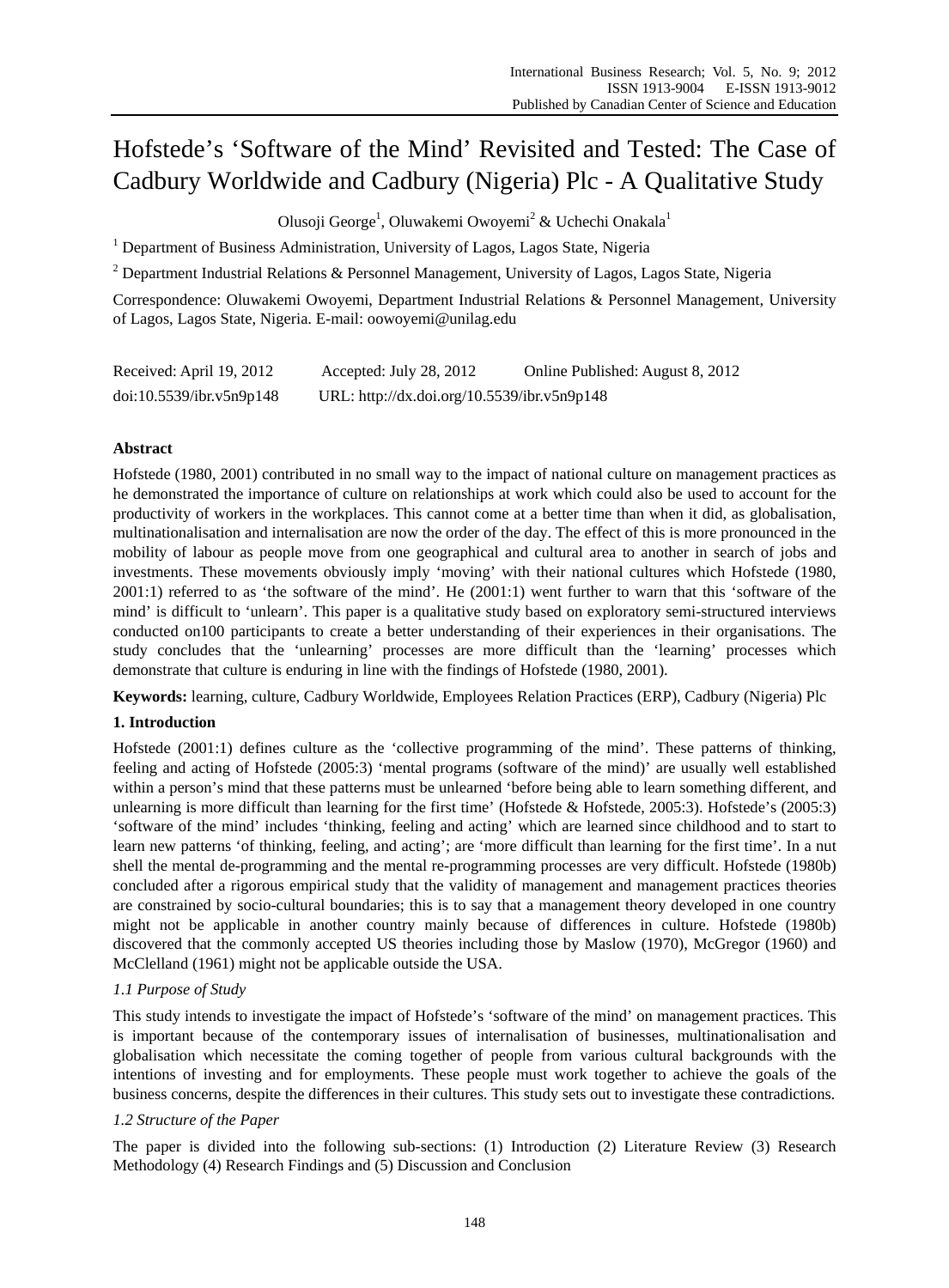# **2. Literature Review**

# *2.1 Hofstede's 'Five Cultural Dimensions'*

Hofstede (2001: xv) recognises that 'the survival of mankind will depend to a large extent on the ability of people who think differently' and that 'International collaboration presupposes some understanding of where others people differ from us'. There is therefore a need to understand that there exists 'invisible cultural differences' which will go a long way in helping 'policy makers in governments, organizations, and institutions'. With this fact in mind, Hofstede (2001: xix) explored the 'differences in thinking and social action that exist among members of more than 50 modern nations' and he argues that people "carry 'mental programs that are developed in the family in early childhood and reinforced in schools and organizations, and that these mental programs contain a component of national culture"; these 'mental programs' are usually 'expressed in the different values that predominate among people from different countries'(Hofstede 2001: xix).

Hofstede (2001) identified first, four main areas of differences of national cultures, as follows:

- Power distance: this has to do with the degree to which the less powerful members of the organisation accept and expect that power is distributed unequally. The main issue is the degree of human equality that underlies the functioning of each society.
- Uncertainty avoidance: this is the degree to which a culture programs its members to feel either uncomfortable in unstructured situations. Unstructured situations are novel, unknown, surprising, and different from usual. The main problem has to do with the extent to which a society tries to control the uncontrollable.
- Individualism versus Collectivism: this is the extent to which individuals are expected to look after themselves or remain integrated into groups; usually around families. This is usually problematic.
- Masculinity versus femininity: this has to do with how emotional roles are distributed between genders; it is usually problematic for most society to find a solution if it goes by the theme of 'tough' masculine and 'tender' 'feminine'.

Hofstede (2001) later added the fifth cultural dimension which is

 Long-term versus short-term orientation: this denotes the degree to which a culture programs its members to accept delayed gratification of their material, social, and emotional needs. It should be noted that Inkeles and Levinson (1954/1969) had predicted the first four cultural dimensions before it was empirically identified by Geert Hofstede and his team who worked with him on the IBM survey between 1973 to the end of 1978 (Hofstede, 2001:xv, 1). Values can be likened to Hofstede (1980, 2010) 'software of the mind' and are programmed early in our lives; value or 'software of the mind' deals with such things as 'evil versus good', 'dirty versus clean', 'dangerous versus safe', 'moral versus immoral', 'irrational versus rational', 'ugly versus beautiful'.

Culture has been severally defined in this study, but there is a need to add that the phenomenon manifests through values, symbols, heroes, and rituals; values are invisible traits until they become apparent in behaviour (Hofstede, 2001:10). Symbols are unlike values, they are visible and noticeable traits for example, words, gestures, pictures, acts and objects that often carry complex meanings but recognised as such only by those who share the culture; symbols 'do not denote; but they rather connote, suggest and imply' (Cohen, 1974:3; Griswold, 1994:19).

Heroes are 'persons, alive, or dead, real or imaginary, who possesses characteristics that are highly priced in a culture and thus serve as models for behaviours' while rituals are 'collective activities that are technically unnecessary to the achievement of desired ends, but that within a culture are considered socially essential, keeping the individual and within the norms of the collectivity'; they are 'carried out for their own sake'; for example the ways of greeting and showing respect to others (Cohen, 1974:4). Culture should be differentiated from identity, the former manifests through the collectivity while the later tries to answer questions such as where do I belong? It is therefore from the individual perspective; identity is 'based on mutual images and stereotypes and on emotions' (Hofstede, 2001:10). This study intends to investigate impart of national culture on management pratices.

# *2.2 Brief History of Cadbury Worldwide*

Cadbury Worldwide is an English confectionery and Beverage Company and the world's second largest confectionery manufacturer, after Mars/Wrigley (Cadbury, 1992; Dahya *et al*., 2002). The company was known as Cadbury Schweppes Plc from 1969 until its de-merger in May 2008, which separated the company's global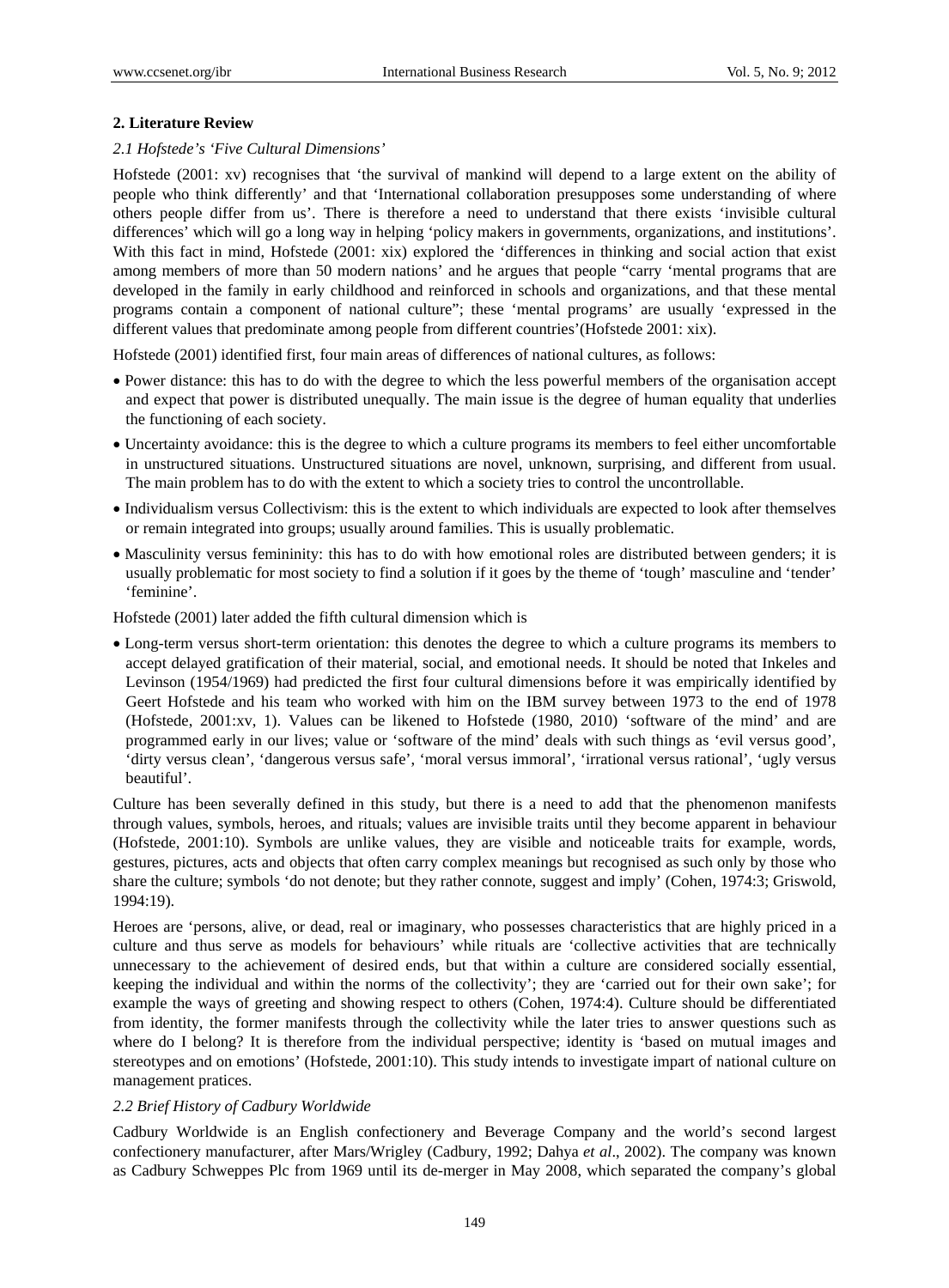confectionery business from its beverage unit; the beverage unit was renamed Dr. Pepper Snapple Group while the confectionery unit was simply referred to as Cadbury Plc or Cadbury Worldwide (Financial Times, 10/06/08).

The company employs about 45,000 people worldwide (Dahya *et al.*, 2002). The company is represented in over two hundred countries directly or indirectly, - represented in more countries than member countries of UNO as at 2006-, but with manufacturing facilities in only 60 countries - with business interests in a number of packaged food and beverage sectors and with about 35,000 direct and indirect suppliers in its global network (*Management Today*, July, 2007). About 160 people are in the executive management team, as at 2008, 13% of which are women (*Cadbury Magazine*, *2008*). The global staff turnover is about 2-5% per annum; the company is among the top 10 in the UK's *Management Today'*s most admired companies in 2006/2007. The mission statement as regards employment is that: 'Our people practises are guided by our key values, which are to be open and honest, to act with complete integrity and to provide quality products and services'. (Cadbury Magazine, 2008:10; Company profile of Cadbury Plc retrieved on 1/10/2008). In 2008, the company had a free cash flow (after payment of dividends) of about £1.5 billion and a revenue growth of between 3 and 5% per annum excluding impacts of acquisitions and disposals (Management *Today*, January, 2009). Nestle is the closest rival of Cadbury Worldwide in the over US\$5.6billion chocolate market in the United Kingdom (Tiffen, 2002).

This conglomerate had a humble beginning from Birmingham, United Kingdom with international manufacturing offices at Bournville, Birmingham and at Hertfordshire in the United Kingdom (Cadbury, 1992). The Company was declared the UK's most admired company after ousting Tesco in 2004; the company is on track to declare £2bn profit, in 2009 (Cadbury Magazine, 1992). Cadbury Worldwide consumes about 60,000 tonnes of cocoa beans yearly; the company is usually referred to as a small family business which developed into an international company combining the most sophisticated technology with the maximum standards of quality, technical skills and innovation (Rowlinson, 1993).

Cadbury Worldwide is recently (January, 2010) in the news over speculations that the American owned Kraft Foods Inc has made a bid of £10.2 billon to take over the company which has been rejected. Kraft also pledged to safeguard the closure of Cadbury's Somadale factory and safe about 400 jobs. Another US confectionery giant, Hershey is also speculated to be interested in the take over of Cadbury. Todd Stizer, who is presently the Chief Executive of Cadbury Worldwide, was quoted to have said that there are "clear similarities between the Cadbury culture and Hershey". In all of these, the Cadbury family has been against another American intervention in any form or shape (assessed on line and last cited on 01/01/10). Kraft Foods Inc. later in 2 February 2010 purchased Cadbury Worldwide for £11.7bn (BBC News 3/2/2010).

# *2.3 Brief History of Cadbury (Nigeria) Plc*

Cadbury (Nigeria) Plc is a member company of Cadbury Worldwide; it is a group member of the Europe, Middle East and Africa Region where it's profile has been rising especially since Cadbury Schweppes Plc bought 50.2% of the company on 18 March 2006 and thus became a majority shareholder (Cadbury (Nigeria) Plc 'Handbook', 2007). The remaining 49.98% is owned by a highly diversified spread of Nigerian individuals and institutional shareholders. Cadbury (Nigeria) Plc had sales of around \$150 million in 2003 and a top contributor to Cadbury Worldwide business in Africa (Cadbury (Nigeria) Plc. 'Handbook', 2004).

The Company was established in the 1950s mainly to source for cocoa and prospect for a market for Cadbury (UK) Plc products while the manufacturing facility was established in January 1965 on a 42-hectare in Ikeja, North of Lagos, Nigeria (Chukwu, 2005). The main product then was Bournvita with staff strength of 50 and a modest turnover of £120,000; Cadbury (Nigeria) Plc was listed on the Nigerian Stock Exchange in 1976 and among the top 10 out of the 258 quoted equities by market capitalisation towards the end of 2003 (Nigerian Stock Market, 2008).

# **3. Statement of the Research Problem**

Today (2012), internationalisations of businesses, globalisation and multinationalisation have all led to more movement of people and their capital at a faster rate than when compared with the situation in the 1950's. Whenever and wherever these people move, they 'move' with their national cultures which are usually very different to those of their host countries. This study sets out to investigate these contradictions.

# *3.1 Research Methodology*

One hundred participants (50 from each company/country) were interviewed over a period of eighteen months, eighteen (10 from Cadbury Worldwide (UK) and 8 from Cadbury (Nigeria) Plc.) could not be interviewed at the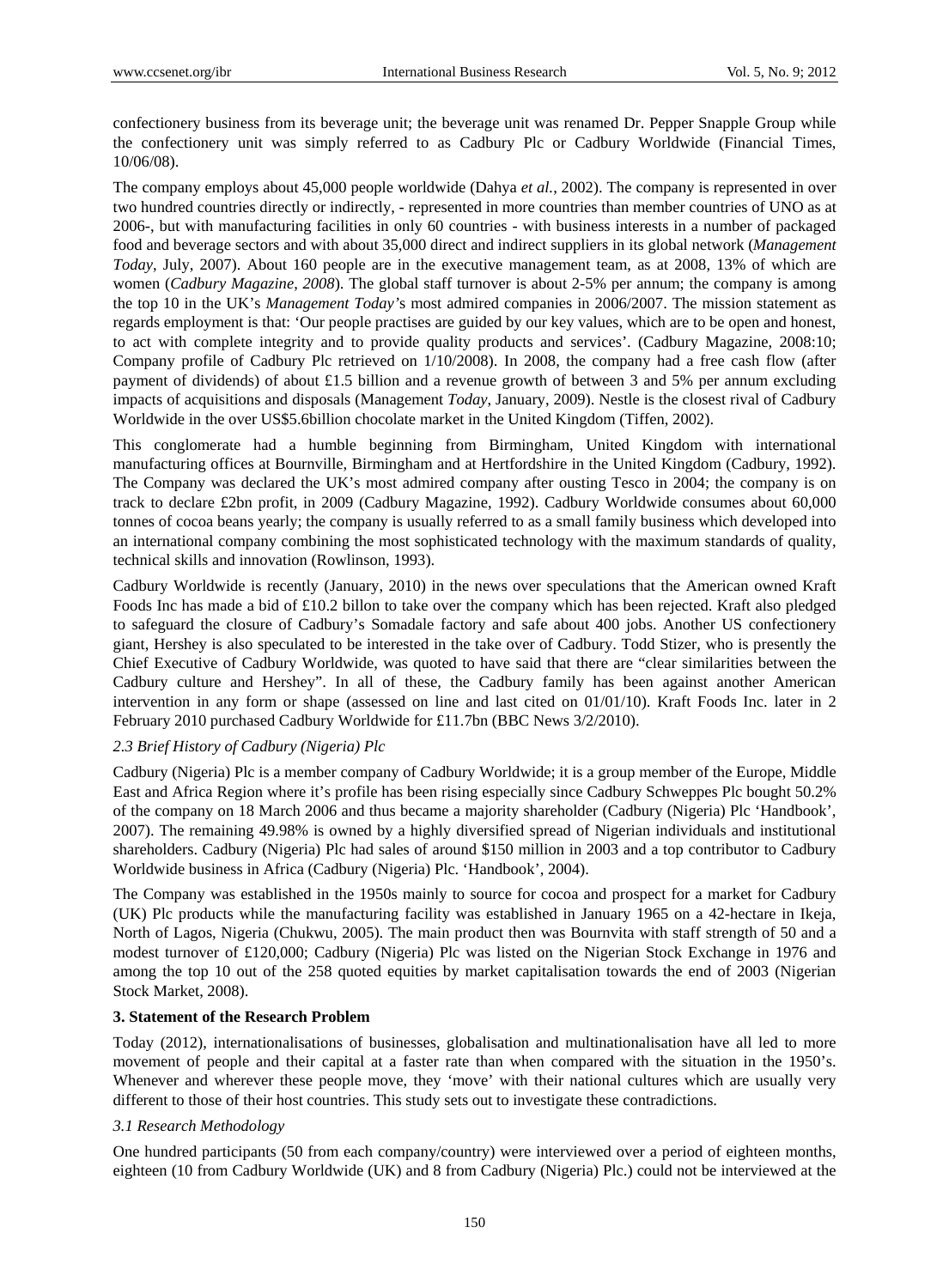scheduled time due to illness, absenteeism while some retired from the company; most of them were all replaced accordingly. The interviews were carried out in English language except in Nigeria, because some of the workers were not fluent in English language; in such cases the interviews were conducted in 'Pidgin English' (a combination of English language and the native languages). Obtaining information that cuts across the different hierarchies of the organisation meant the data collected was rich in source and since the research is exploratory in nature, new insights were developed concerning the understanding of the organisational culture and how their national culture influence the management practices. The response rate for the interviews was 98% which can be regarded as sufficient for a qualitative study (Atkinson *et al*., 2003). Given the consistency in most of the answers given by the respondents, the information collected from the participants can therefore be considered as valid (Glaser & Strauas, 1969).

## *3.2 Methodology and Methods*

This present study combined both primary and secondary data in its analysis of employees' relations in the two countries. In the case of the primary data, semi-structured interviews were conducted on the 100 participants. This method of data collection can be used for exploratory and explanatory research, which will help to understand how things happen and why they happen (Robson, 2002). The choice of this method according to Saunders et al., (2007) is chosen because it has helped to provide a detailed account of the social, political and organisational processes that might have affected employer-employee relationships in the organisation it was also chosen for its flexibility because it allows varying order and logic in the conversations (Ghauri & Gronhaug, 2005; Saunders *et al.,* 2007). While the secondary data utilised the descriptive and historical methods following Hopf (1944) (cited by van Fleet and Bedeian 1977). The aforementioned researchers (Ghauri & Gronhaug, 2005; Saunders *et al.,* 2007) observe that descriptive and historical methods are beneficial because the historical point of view which is the point of view of change will enhance the understanding and extend the horizon. It will be difficult to find a more confident and clearer statement in support of descriptive and historical methodology than this. This is because Hopf's (1944) statement is based on the belief that the changing events and developments of the past provided understanding of the dynamics of ordered human enterprise (Whiting, 1964).

This type of research methodology is regarded as one that does not fit into either quantitative or qualitative research method; this is because it utilises elements of both within the same study, and this was reflected often in the research questions (Knox, 1980). This type of research methodology can also employ multiple variables for analysis; on the other hand it is unlike other methodologies in that it requires only one variable, and in the present study the variable is the management practices (Whitfield & Strauss, 1998). This method also helps in describing natural and man-made phenomena that will be very useful to other researchers and policymakers while prediction is also made easier at least to some extent (Borg & Gall, 1989).

# **4. Research Findings: The Case Study: Hofstede's Tested at Cadbury Worldwide and Cadbury (Nigeria) Plc**

# *4.1 Power Distance*

"The farther away the Hofstede's 'power distance', the more likely will the managers see themselves as 'lords' and see the workers as 'servants' or subordinates; the nearer the Hofstede's (1980, 2001) 'power distance', the more managers see the workers as colleagues and partners in progress"; following Hofstede's (1980, 2001) 'cultural dimensions'. Power distance states that inequalities exist in all aspects of like, in the families, in the schools, at the workplaces, in the various religious groups and in the political systems; inequality can occur in various areas in the society which include: wealth, power, social status and prestige, laws (rights, rules and privileges) (Hofstede, 2001:80). In work environments there exist inequality based on 'abilities and inequality of power', this inequality is very important to 'control and for temporary overcoming the law of entropy, which states that disorder will increase' (Cotta, 1976:176).

Michels (1915/1962:342) reports that even in egalitarian organisations, there are recognised 'power elites' or the 'iron law of oligarchy'. Mulder (1977:90) defines power as 'the potential to determine or direct (to a certain extent) the behaviour of another person or other persons more so than the other way round'; power distance according to Mulder (1977: 90-91) is therefore 'the degree of inequality in power between a less powerful Individual (I) and a more powerful Other (O), in which I and O belong to the same (loosely or tightly knit) social system'. Hofstede (1976:11) suggests the following as guides for opertionalising 'power distance': 'fear of the boss'; 'perceived behaviour of the boss' and 'dependence needs'. The result when tested (using the narratives from the respondences) on the workers and managers of Cadbury (Nigeria) Plc and Cadbury Worldwide (UK) is shown graphically below in Table 1.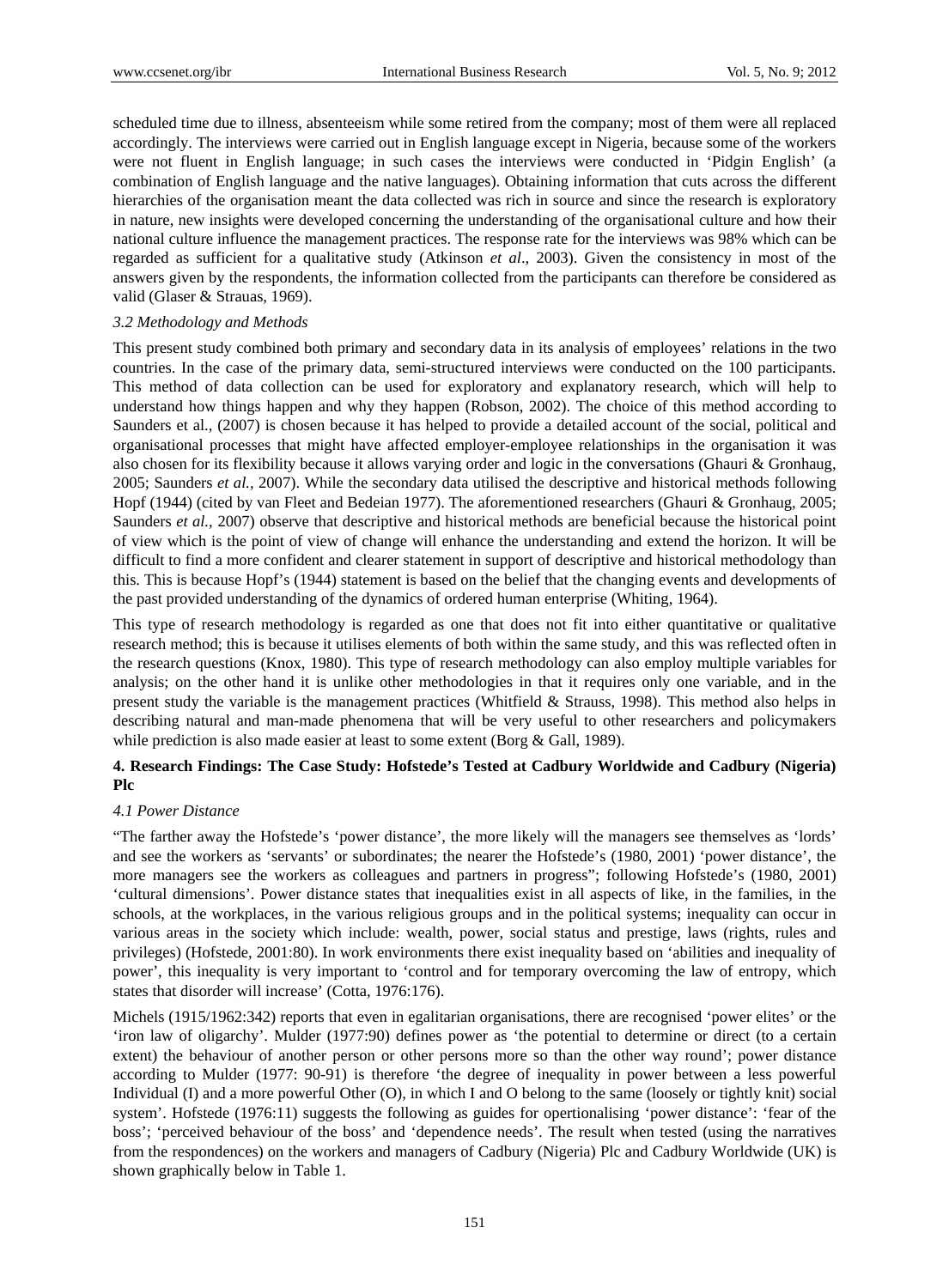| <b>Responses from Cadbury (Nigeria) Plc</b>              | <b>Responses from Cadbury Worldwide UK</b>                           |  |
|----------------------------------------------------------|----------------------------------------------------------------------|--|
| Question:                                                | Ouestion:                                                            |  |
| (1) Do you fear your manager Or respect him/her?         | (1) Do you fear your manager or respect him/her?                     |  |
| (2) Do you disagree with your managers?                  | (2) Do you disagree with your managers?                              |  |
| 20 of the 20 respondents 'fear' the manager; and also    | 18 out of 20 respondents only 'respect' the mangers because 'we      |  |
| 'Respect' the managers because the Bible and the Koran   | are all colleagues'                                                  |  |
| both instructed them to.                                 | 2 felt that they will 'only respect' managers that respect them; but |  |
| 20 of the 20 respondents have no reason to disagree with | 'fear' is totally out of the issue.                                  |  |
| the managers.                                            | 18 of the 18 respondents have at least one occasion when they        |  |
|                                                          | have disagree with the managers.                                     |  |

#### Table 1. Responses from Semi-structured interviews

#### **Evidences from the Narratives**

All the Nigerian workers interviewed *'fear'* and *'respect'* the managers; they (the managers) are referred to as *'oga'* (boss) or addressed as *'sir'*. This is mainly because according to all of them the Bible (the Christian's Book) and the Koran (the Moslem's Book) instructed that they must obey those in authority since they are installed in the position by God. This is also in conformity to their cultures which enjoin them to obey and respect those in positions of authority. The managers and the workers have '*separate canteen'* (the food in the management canteen taste better than the food in the workers canteen); the manager's are entitled to car loan's so do not ride in the same company's *buses* as the workers. Majority (48 out of the 50) of the workers at the Cadbury Worldwide UK interviewed do not '*fear'* the managers but do respect the managers. Managers are addressed by the first names while both managers and workers occasional belong to the same political party, support the same football team and go to the same '*pub'*. They both respect each other.

Majority of the Nigerian workers interviewed at Cadbury (Nigeria) Plc said that *they do not express any disagreement with management as they do not have any reason to disagree;* moreover the '*oga's*' (boss) must be *respected since it is God that put them in the position and it is only God that can remove them*. The British workers see the managers as colleagues and can be approached anytime. The implication of this on ERP is that bargaining can be freely done (and it is) at Cadbury Worldwide (UK) than in Nigeria where there is a wide *'power distance'*. The recruitment process in Nigeria can also be made to account for this (apart from the Biblical and cultural perspectives of obeying those in powers because they are chosen by God and responsible only to Him); the managers will be more comfortable to recruit their kinsmen. Again there is the cultural issue of not '*fighting'* the person that is providing one with food. Management is therefore likened to the *'Oba's'*, '*Obi's'*, and '*Emir's'* (traditional rulers) who have been divinely chosen by God.

#### *4.2 Uncertainty Avoidance*

Life is full of uncertainties about the future as it 'goes only one way. We are caught in a present that is just an infinitesimal borderline between past and future' and this is 'a basic fact of human life with which we try to cope through the domains of technology, law, and religion'; in organisations coping with uncertainty about future is done mainly through technology, rules, and rituals. This is because extreme uncertainty brings about unbearable anxiety (Hofstede, 2001:145-146). Hofstede refers to technology as 'all human artefacts', while religion is 'all revealed knowledge of the unknown' and law is 'all formal and informal rules that guide social behaviour'. Technology is used to help in defending human beings against uncertainties caused by the nature; laws are used to guide against uncertainties in the behaviours of other human beings while religion helps against uncertainties human beings cannot defend themselves (Ibid, 2001:146-147).

Hofstede (2001:148) distinguishes between 'uncertainty avoidance' and 'risk avoidance'; uncertainty avoidance goes with anxiety while risk avoidance goes with fear. Risk focuses on an event while fear focuses on an object; risk is usually expressed in 'a percentage that of probability that a particular event will happen' while anxiety and uncertainty feelings that are diffused, anxiety goes without any object while uncertainty has no probability. Uncertainty is a situation whereby anything can happen.

#### **Evidences from the Narratives**

Most of the Nigerian workers at Cadbury (Nigeria) Plc cope with uncertainty by relying on their various religions. This was substantiated through their reactions to the sacked of the Bunmi Oni led board of directors, when they were asked how they coped with the sack of all the Nigerian directors, some of their responses are as follows: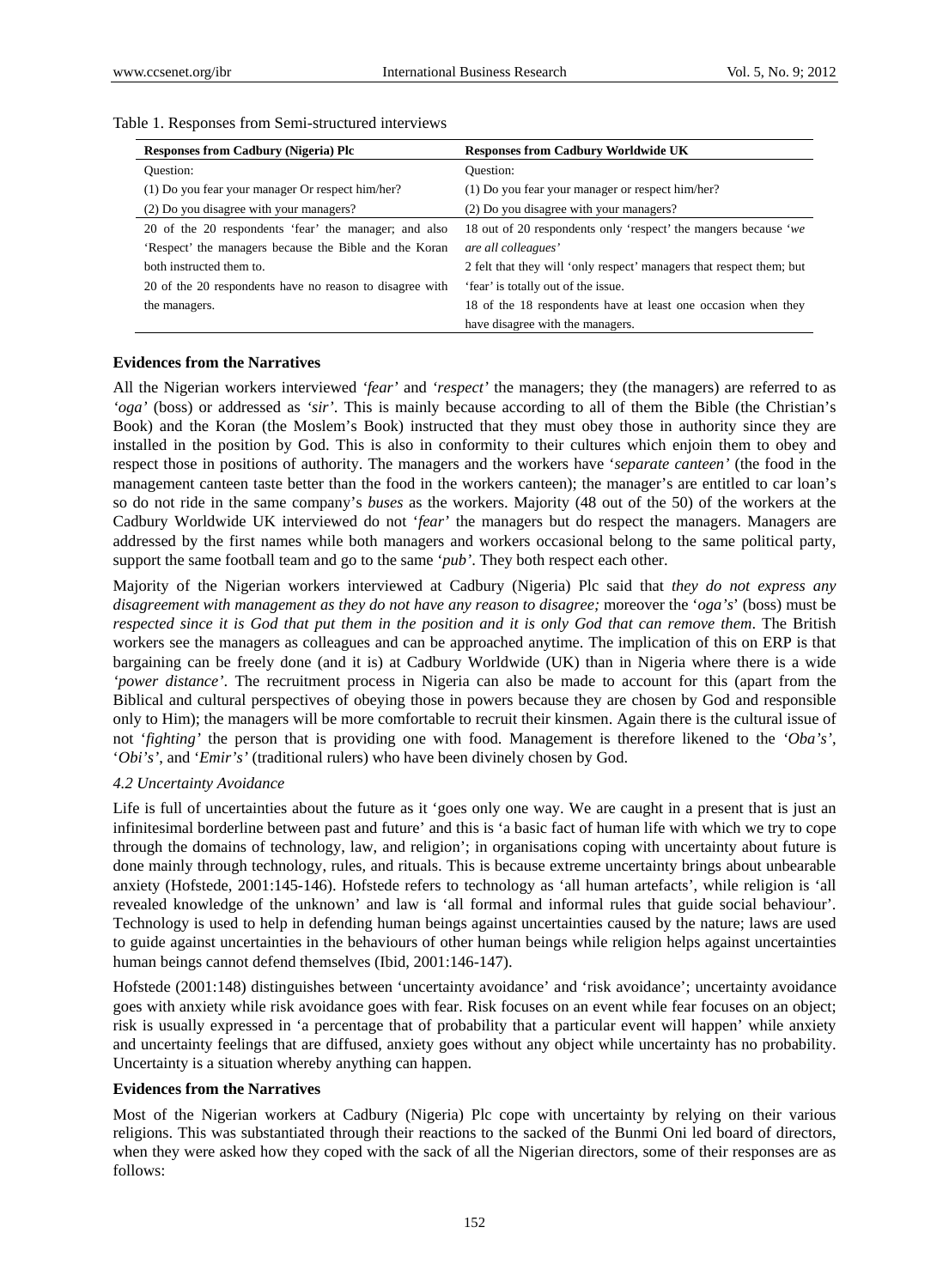*"Me I went to my Pastor and him tell me say make I go pray" (a Cadbury (Nigeria) Plc Worker)* 

# *Interpretation: I went to my Pastor and he told me to pray and fast.*

*"My life no day for any man hand, but dey for my creator, I dey pay my tittles" (a Cadbury (Nigeria) Plc worker).* 

# *Interpretation: My life is not in the hands of any man, moreover I pay 10% of my earnings as directed by the Scriptures (Holy Bible).*

*"We declared seven days of fasting and we pray after 6 p.m; after the seventh day a vision came that we are not going to be sacked and that the company will get out of the crisis stronger" (Union leader Cadbury (Nigeria) Plc.* 

*"We go mosques and the Imam dey pray for us" (a Cadbury (Nigeria) Plc worker.* 

#### *Interpretation: We went to our mosques and the Imam prayed for us.*

*"Wetin man go do than pray and fast and HE will protect our jobs".* 

# *Interpretation: What can we do than pray, and we are sure that He will answer our prayers.*

When the workers at Cadbury Worldwide (UK) were faced with the uncertainty of loosing their jobs with the imminent take over of the company by Krafts, they *resulted to political lobbying through their various MP's while the trade union (UNITE) made representations to the then Prime Minister (Gordon Brown) to intervene;*  the PM invited the management of Krafts and asked for an undertaken that no job will be lost. Krafts gave the undertaking but unfortunately failed to keep their words as Somerdale factory was closed down within the first 100 days of the takeover and productions shifted to Poland. Unite also made effective use of the mass media thereby turning public opinion against the buyers, Krafts.

The implication of this is that workers at Cadbury (Nigeria) Plc will take anything *that happens to them as from God and will rather remain silent and pray rather than taking any practical step;* their counterparts at Cadbury Worldwide UK will rather *take practical steps to address the issues rather than leaving it in the hands of God.* They were convinced that their destinies are in their hands and not in the hands of God. The findings are graphically shown Table 2 below.

| <b>Responses from Cadbury (Nigeria) Plc</b>                                                                       | <b>Responses from Cadbury UK</b>                                                                             |  |
|-------------------------------------------------------------------------------------------------------------------|--------------------------------------------------------------------------------------------------------------|--|
| Question: How did you cope with the incident of the<br>sacked directors especially with the fear that the company | Question: How are you handling the issue of the sales of the<br>company and the fear that jobs will be lost? |  |
| will be closed down?                                                                                              |                                                                                                              |  |
| 15 went to pray in the mosques and the churches.                                                                  | 14 felt the union will be able to handle it; and that the government                                         |  |
| 1 was indifferent.                                                                                                | will have to be involved.                                                                                    |  |
| 1 union leader gave some documents to the press boys (he                                                          | 2 felt that in as much as benefits and pensions will see them                                                |  |
| begged not to be identified).                                                                                     | through.                                                                                                     |  |

# Table 2. Coping with Uncertainty

# *4.3 Individualism and Collectivivism*

This is the relationship between the individual and 'the collectivity that prevails in a given society. It is reflected in the way people live together for example, in the nuclear families, extended families, or tribes- and it has many implications for values and behaviours and it is intimately linked with societal norms'. (Hofstede, 2001:209-210). Hofstede suggests that this also affects people's mental programming as well as 'the structure and functioning of many institutions aside the family: education, religious, political, and utilitarian. The central element in our mental programming involved 'is the self-concept'. However, Riesman *et al*., (1953:33) argue that 'the tradition-directed person hardly thinks of himself as an individual'. Hofstede (2001:215) associates individualism with the West and collectivitism with the East.

#### **Evidences from the Narratives**

About 97.8% of the Nigerian workers interviewed at Cadbury (Nigeria) Plc still maintained a very close contact with their extended family members in the villages, some are even Chief's (head of clan) and probably looking forward to been installed the *'Oba'* or *'Bale'* of their various villages; while others want to retire to their villages; they can therefore be categorised as Hofstede's (2001) 'collectivitism', they love their traditional society. Comments like these are made:

*"Me I dey go home every week end and my second wife self dey village (a worker at Cadbury" (Nigeria) Plc.*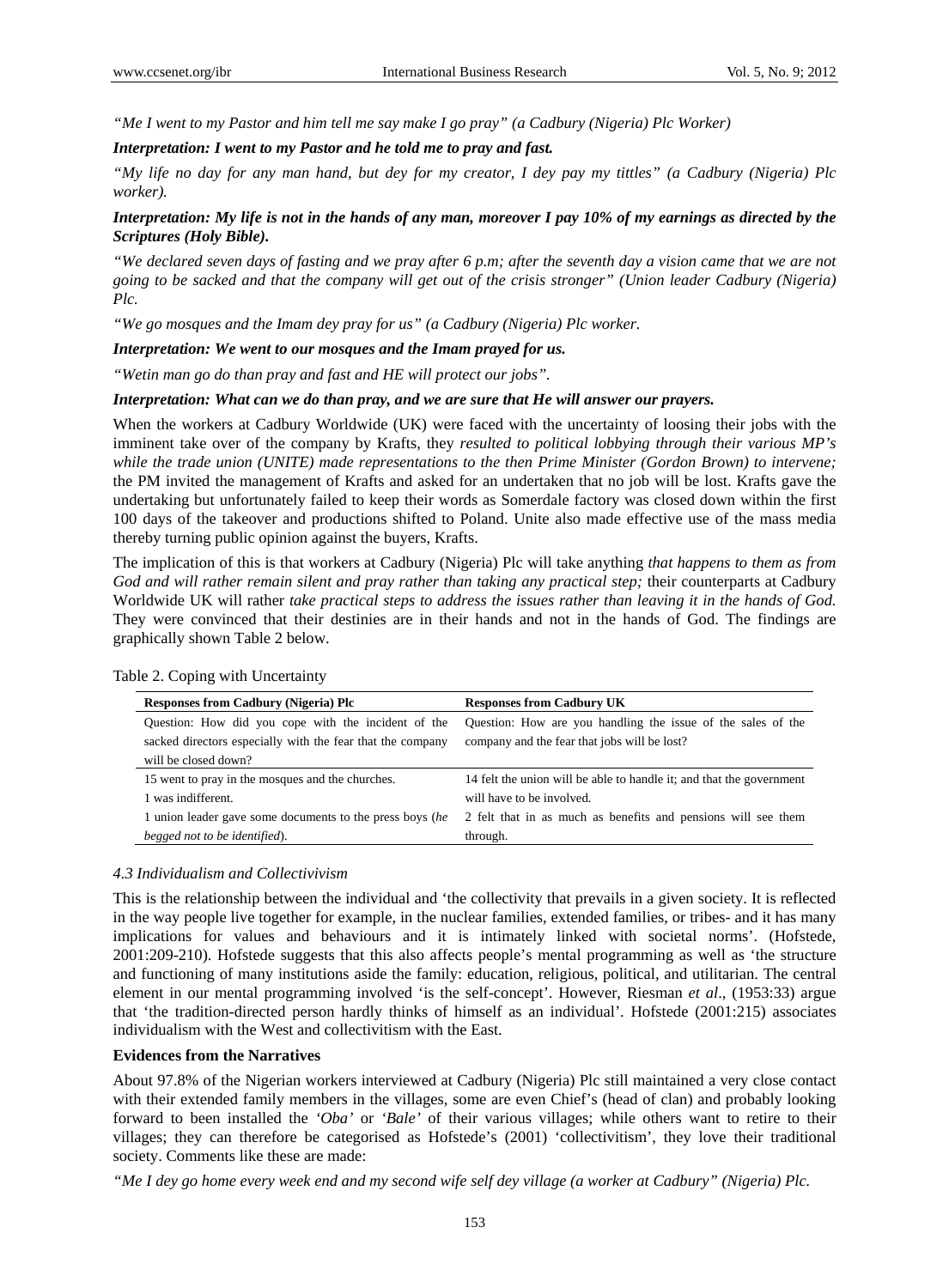# *Interpretation: I go home every week end; moreover my second wife is in the village.*

*"I be Chief for my village, I fit become Bale self, I dey pray make a retire quick and go home go settle" (a Cadbury (Nigeria) Plc worker).* 

# *Interpretation: I am a Chief in my village, I will soon become the Bale, I am praying to retire and go back to my village.*

Most of the workers interviewed at Cadbury Worldwide (UK) can comfortably be categorised under the Hofstede's (2001) 'collectivism'. Some are born in Birmingham, went to colleges and universities around Birmingham and work at Cadbury Birmingham plant. They are more concerned about their nuclear family, enjoy their private lives, want individual financial security and love Hofstede's (2001:227) 'modern and postmordern' society.

*"I love it here (Birmingham), my wife and son love Birmingham" (a worker at Cadbury Birmingham).* 

*"The only 'home' I know is Birmingham" (a worker at Cadbury Birmingham).* 

*"I am told my cousin's are in Australia, I have never seen them and I do not plan to see them, though we chat on-line occasionally" (a worker at Cadbury Birmingham).* 

The implication of this is that workers at Cadbury (Nigeria) Plc see working at the company as *a means to another end and not an end in itself*. The end is to go back to the villages and be engaged in other things so it is this end that is important so their stay at the company is just for a short time and this reduces their participation in the affairs of the organisation. Their counterparts at Cadbury Worldwide UK see working at the organisation as *an end in itself* and will do everything possible to contribute to the affairs of the organisation.

## *4.4 Masculinity and Femininity*

This fourth Hofstede's cultural dimension is expressed in the differences in sexes, genders, and gender roles (Hofstede, 2001:279). Most of the male workers interviewed at Cadbury (Nigeria) Plc prefer to have a male manager rather than a female manager; female managers are seen as '*unnecessarily tough, arrogant and always wanting to show that they are in control'.* The male managers are perceived as been '*understanding, easily approachable and extremely a good person'* On the other hand the workers interviewed at Cadbury Worldwide (UK) are very indifferent and happy to work under a female manager because '*they are motherly, more understanding, and more painstaking'*.

The implication of this is that the women at Cadbury Worldwide UK will be able to advance in their careers and be able to express themselves more and this probably account for why there are more women managers at the organisation than at Cadbury (Nigeria) Plc.

## *4.5 Long versus Short-term Orientation*

This is the fifth Hofstede's cultural dimension which is independent of the four cultural dimensions discussed above. Businesses in Long-term-oriented cultures 'are accustomed to working toward building up strong positions in their markets; they do not expect immediate results' while the 'managers (often family members) are allowed time and resources to make their own contributions' Hofstede's (2001:351). The bottom line (the results of the past month, quarter, or year) in businesses in Short-term cultures 'is a major concern; control systems are focussed on it and managers are constantly judged by it'; invariably managers are 'rewarded or victimised by today's bottom line even where it is clearly the outcome of decisions made by their predecessors'. (Hofstede, 2001:361). Hofstede (2001:356-358) categorised the Western countries (UK and Nigeria inclusive) in the Short-term Orientation and the Eastern countries in the Long-term Orientation. This categorisation is confirmed in the narratives as both companies belong to the same multinational group (Cadbury Worldwide). The implication of this is that countries higher on the Long-term orientation (East Asian countries) are more likely to witness more economic growth than countries on the Short-term orientation (Nigeria, UK) ; this according to Hofstede (2001:351) explains the 'explosive growth of the East Asian countries in the latter part of the  $20<sup>th</sup>$ century'.

## **5. Discussions and Conclusion**

The two companies (Cadbury Worldwide (UK) and Cadbury (Nigeria) Plc belong to the Cadbury Group with similar organisational rules and organisational culture but the behaviours of the workers were in line with their different national cultures even when faced with similar challenges. Movements of people from one cultural area to another cultural area in search of employments and investments cannot be halted yet the disparities of culture cannot be controlled. This is because the 'software of the minds' were 'installed' from childhood and cannot be 'deleted' easily while intending to 'paste' a new one. This is why their 'software of the minds' (learned since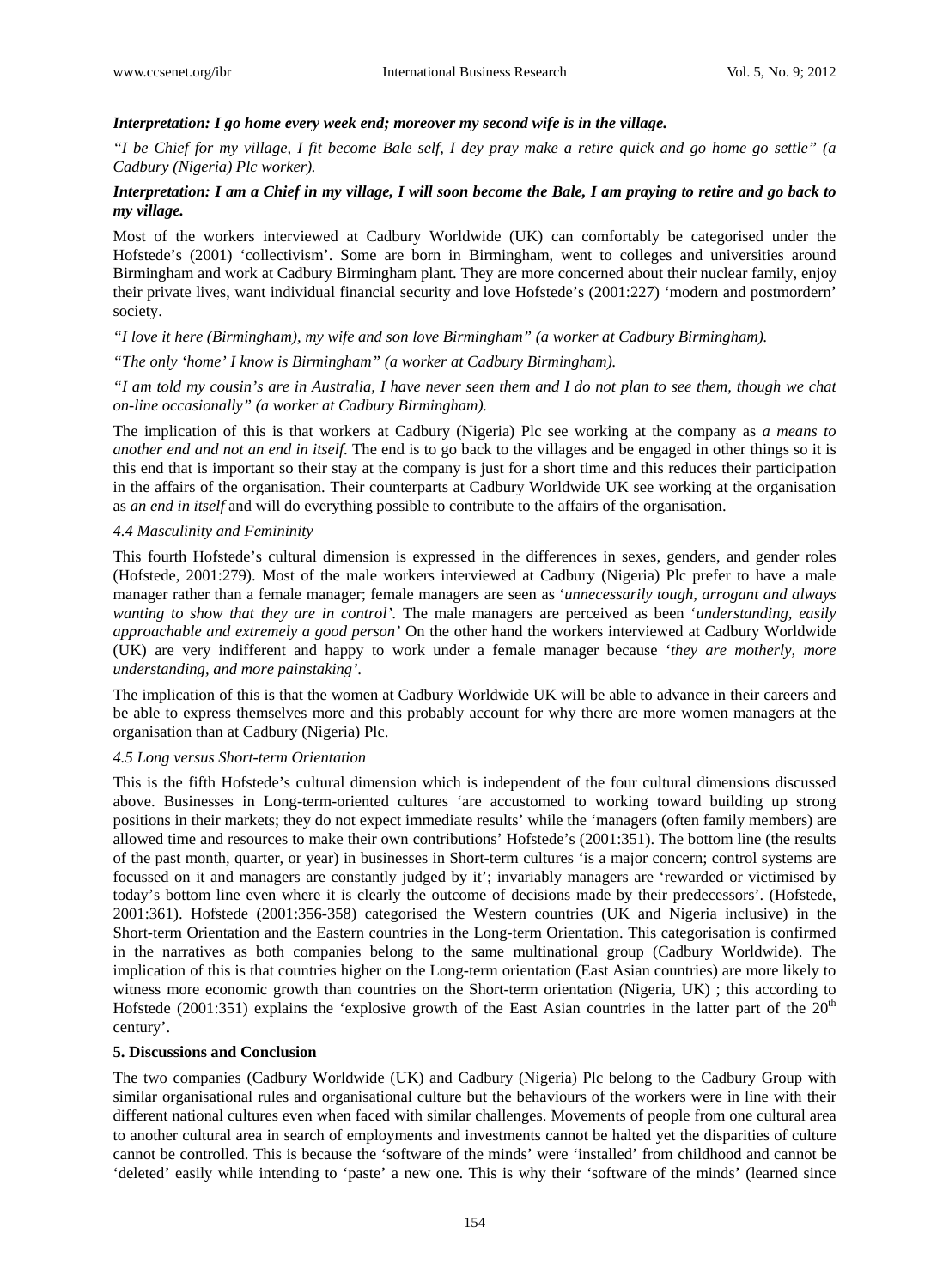their childhood) determine their actions and reactions to organisational issues, rather than the management practices. This is simply because it is difficult to 'unlearn' the 'software of the minds' imparted since childhood. It will therefore be difficulty (if not impossible) for the multinational companies to effectively 'export' the management practices formulated and developed based on the socio-cultural realties of their home countries to the host countries with different socio-cultural realities. The best that can be achieved therefore will be to blend the management practices from the home countries of the multinational companies to the socio-cultural realities of the host countries.

## *5.1 Limitations and Areas of Future Research*

This present study has comparatively explored and explained employees' relations experiences across two different cultural groups. Given the rigour and the richness of the data collected, this study is not without some flaws. First, the sample size is not a representative of the Cadbury workforce; therefore, the generalisability of the findings is low. Secondly, the respondents were randomly selected (although representative), thereby leaving some key informants out of the study. Thirdly, since this study is based on the data collected using face-face interviews, the presence of the researcher might affect the responses to each questions, especially when employees' feel that they are being investigated by the management of Cadbury. Lastly, this study is subjective and not value free because it is based on the diverse interpretations of the researcher and respondents. Thus, in order to further objectively verify some of the information divulged, a quantitative study is proposed. This will assist in reducing the limitations of a qualitative study as employed in this present study.

#### **References**

- Atkinson, P., Coffey, A., & Delamont, S. (2003). *Key Themes in Qualitative Research, Continuities and Changes*. Rowman Altamira.
- Black, J. A., & Champion, D. J. (1976). *Methods and Issues in Social Research*. John Wiley & Sons.
- Borg, W. R., & Gall, M. D. (1989). *Educational Research*. Longman New York.
- Cadbury, A. (1985). The 1980's: A Watershed in British Industrial Relations? Lecture delivered at The Fourth Hitachchi Lecture for the Institute of Manpower Studies.
- Cadbury, A. (1992). *Report of the Committee on the Financial Aspect of Corporate Governance*. London: Gee Publishing Company.
- Cadbury, A. (2002). *A Corporate Governance and Chairmanship: A Personal View*. Oxford University Press. http://dx.doi.org/10.1093/acprof:oso/9780199252008.001.0001
- Cadbury, H. J. (1947). *Early Quakerism and Uncanonical Lore*. Cambridge University Press and Harvard Divinity School.
- Cohen, A. (1974). *Two-dimensional man: An Essay on the Antropology of Power and Symbolism in Complex Society*. London: Routledge & Kegan Paul.
- Cotta, A. (1976). An Analysis of Power Processes in Organisations. In G. Hofstede & M. S. Kassem (Eds.), *European Contributions to Organisation Theory* (pp. 174-192). Assen, Netherlands: Van Gorcum.
- Dahya, J., Connel, J. J., & Travlos, N. G. (2002). The Cadbury Committee, Corporate Performance, and Top Management Turnover. *The Journal of Finance, 57*(1), 461-483. http://dx.doi.org/10.1111/1540-6261.00428
- Ember, C. R., & Levinson, D. (1991). The Substantive Contributions of Worldwide Cross-Cultural Studies Using Secondary Data. *Behavior Science Research, 25*(1-4), 79-140.
- Ghauri, P., & Gronhaug, K. (2005). *Research Methods in Business Studies: A Practical Guide* (3rd ed.). Harlow, Financial Times Prentice Hall.
- Glaser, B., & Strauss, A. (1967). *The Discovery of Grounded Theory*. Chicago, IL, Aldine.
- Griswold, W. (1994). *Cultures and Societies in A Changing World*. Thousand Oaks, CA: Pine Forge.
- Harris, H. (2001). Content Analysis of Secondary Data: A Study of Courage in Managerial Decision Making. *Journal of Business Ethics, 34*(3-4), 191-208. http://dx.doi.org/10.1023/A:1012534014727
- Hofstede, G. (1976). Measuring Hierarchical Power Distance In Thirty- Seven Countries. *Working Paper* (76-32) for the European Group on Organisational Studies (EGOS) Symposium on "Power", Bradford, England, May 6-7.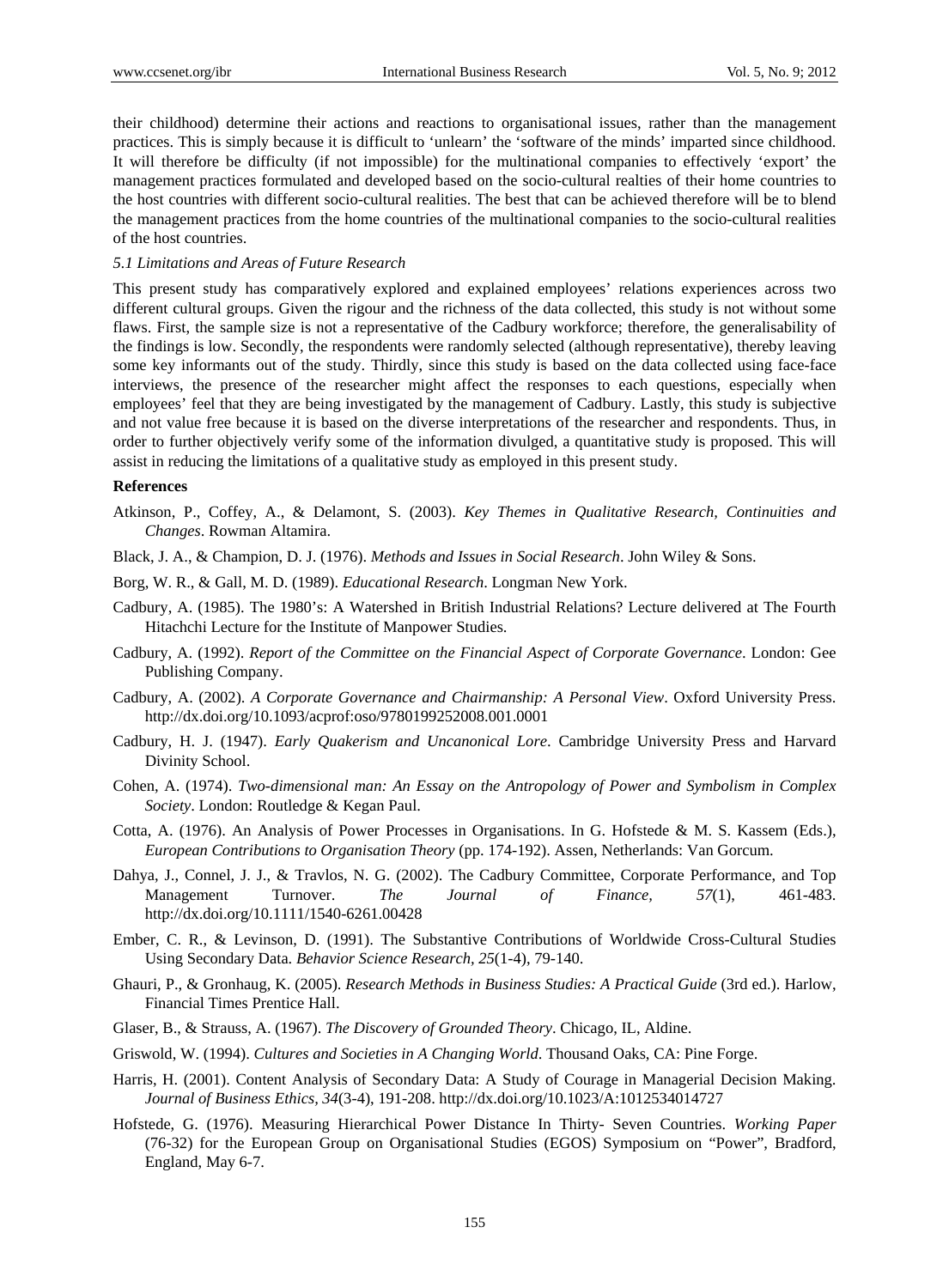- Hofstede, G. (1979). *Cultures and Organisations: Software of the Mind Intercultural Cooperation and its Importance for Survival*. McGraw-Hill.
- Hofstede, G. (1980a). *Culture's Consequences: International Differences in Work Related Values*. Beverly Hills: Sage Publishing.
- Hofstede, G. (1980b). Motivation, Leadership and Organisation: Do American Theories Apply Abroad. *Organizational Dynamics*, *9*(1), 42-63. http://dx.doi.org/10.1016/0090-2616(80)90013-3
- Hofstede, G. (1983). *Cultures and Organisations; Software of the Mind: International Cooperation and Its Importance for Survival*. London Harper Collins.
- Hofstede, G. (1983). The Cultural Relativity of Organizational Practices and Theories. *Journal of International Business Studies,* (Fall, 1983), 75-89.
- Hofstede, G. (1991). *Cultures and Organisations: Software of the Mind*. New York: McGraw-Hill.
- Hofstede, G. (2001). *Culture's Consequences: Comparing values, behaviors, institutions, and organizations across nations* (2nd ed.). Thousand Oaks, CA: Sage Publications.
- Hofstede, G., & Bond, M. H. (1984). Hofstede's Culture dimensions: An Independent Validation Using Rokeach's Value Survey. *Journal of Cross-Cultural Psychology*, *15*, 417-433. http://dx.doi.org/10.1177/0022002184015004003
- Hofstede, G., & Bond, M. H. (1988). The Confucius Connection: From Cultural Roots to Economic Growth. *Organizational Dynamics*, *16*(4), 4-21. http://dx.doi.org/10.1016/0090-2616(88)90009-5
- Hofstede, G., & Hofstede, G. J. (2005). *Cultures and Organizations, Software of the Mind: Intercultural Cooperation and Its Importance for Survival*. McGraw-Hill: London, New Delhi, New York.
- Hopf, H. A (1944). Education for Management. *New Perspectives in Management* (New York: Electric Company, 1953): 121. Reprinted from Hopf's original article in *The Spectator*, CLI, 11: 6-10, 51-54.
- Inkeles, A., & Levinson, D. J. (1969). National Character: The Study of Modal Personality and Sociocultural Systems. In G. Lindzey and E. Aronson (Eds.), *Handbook of Social Psychology* (vol. 4, pp. 418-506). New York: McGraw-Hill. (*original work published in 1954).*
- Knox, G. A. (1986). *Estuarine Ecosystems: A Systems Approach*. CRC.
- Maslow, A. H. (1943). A theory of Human Motivation. *Psychological Review, 50*, 370-96. http://dx.doi.org/10.1037/h0054346
- Maslow, A. H. (1970). *Motivation and Personality*. New York: Harper and Row.
- McClelland, D.C. (1975). *Power: The Inner Experience*. New York: Irvington.
- McGregor, D. (1960). *The Human side of Enterprise*. McGraw-Hill.
- McIntosh, S. K., & Mcintosh, R. J. (1988). From Stone to Metal: New Perspectives on the Later Prehistory of West Africa. *Journal of World Prehistory*, *2*(11), 89-133. http://dx.doi.org/10.1007/BF00975123
- Michels, R. (1962). *Political Parties: A Sociological Study of The Oligarchic Tendencies of Modern Democracy*. New York: Free Press. (original work published in 1915).
- Mulder, M. (1977). *The Daily Power Game*. Leiden, Netherlands: Martinus Nijhoff. http://dx.doi.org/10.1007/978-1-4684-6951-6
- Mullins, L. J. (1989). *Management and Organisational Behaviour*. Pitman : London Publishing, London.
- Robson, C. (2002). *Real World Research* (2nd ed.). Oxford: Blackwell.
- Rokeach, M. (1972). *Beliefs, Attitudes and Values: A Theory of Organisation and Change*. San Franscisco: jossey-Bass.
- Saunders, M., Lewis, P., & Thornhill, A. (2007). *Research Methods for Business Students* (4th ed.). FT Prentice Hall, Harlow.
- Tiffen, P. (2002). A Chocolate coated case for alternative international business models. *Development in practice, 12*(3), 383-397. http://dx.doi.org/10.1080/0961450220149744
- Van Fleet, D. D., & Bedeian, A. G. (1977). A History of the Span of Management. *Academy of Management Review, 2*(3), 356-372. http://dx.doi.org/10.2307/257693